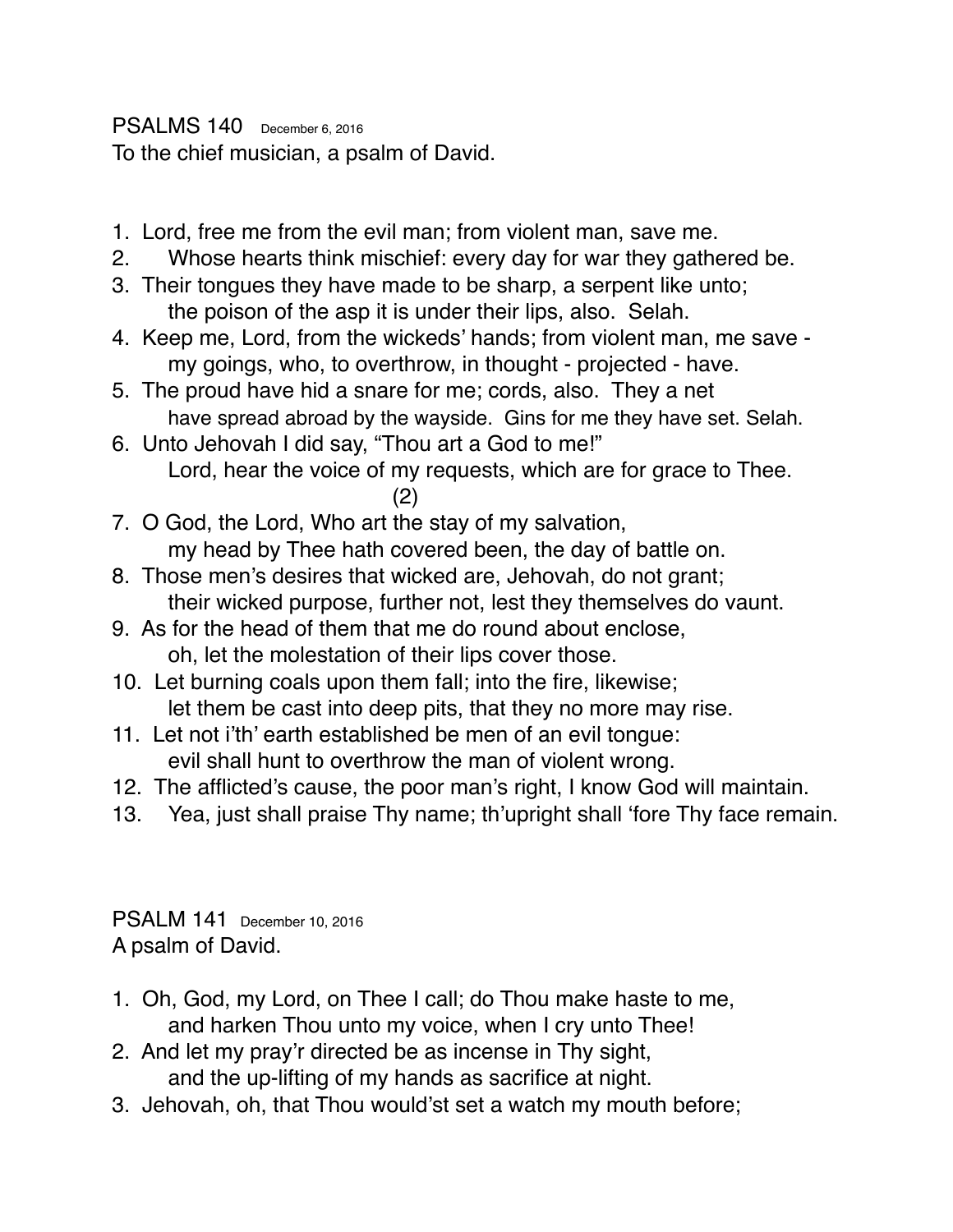as also of my lips with care, oh do Thou keep the door!

- 4. Bow not my heart to evil things, to do the wicked deed with wicked workers; and let not me of their dainties feed.
- 5. Let just men smite me: kindness 'tis. Let him reprove me, eke it shall be such a precious oil! My head it shall not break. For yet my prayers, ev'n in their woes. 6 When their judges are cast
	- on rocks, then shall they hear my words, for they are sweet to taste.
- 7. Like unto one who on the earth doth cut and cleave the wood, ev'n so our bones at the grave's mouth are scattered abroad.
- 8. But unto Thee, oh God, the Lord, directed are my eyes! My soul oh leave not destitute: on Thee my hope relies!
- 9. Oh, do Thou keep me from the snare which they have laid for me; and also from the gins of those that work iniquity!
- 10. Together, into their own nets, oh, let the wicked fall, until such time that I escape may make from them withal!

#### PSALM 142 December 11, 2016

Maschil of David; a prayer when he was in the cave. *[Christ's prayer to His Father, when arrested in the garden.]*

- 1. Unto Jehovah with my voice, I did unto him cry; Unto Jehovah with my voice my suit for grace made I.
- 2. I did pour out before His face my meditation; before His face I did declare the trouble me upon.
- 3. O'r'whelm'd in me when was my spirit, then Thou didst know my way. I'th' way I walked, a snare for me they privily did lay.
- 4. On my right hand I looked and saw, but no man would me know. All refuge failed me! For my soul, none any care did show.
- 5. Then to Thee, Lord, I cried, and said, "My hope Thou art, alone, and in the land of living ones, Thou art my portion."
- 6. Because I am brought very low, attend unto my cry! From my pursuers, save Thou me - which stronger be than I.
- 7. That I Thy name may praise, my soul from prison, oh, bring out! When Thou shalt me reward, the just shall compass me about.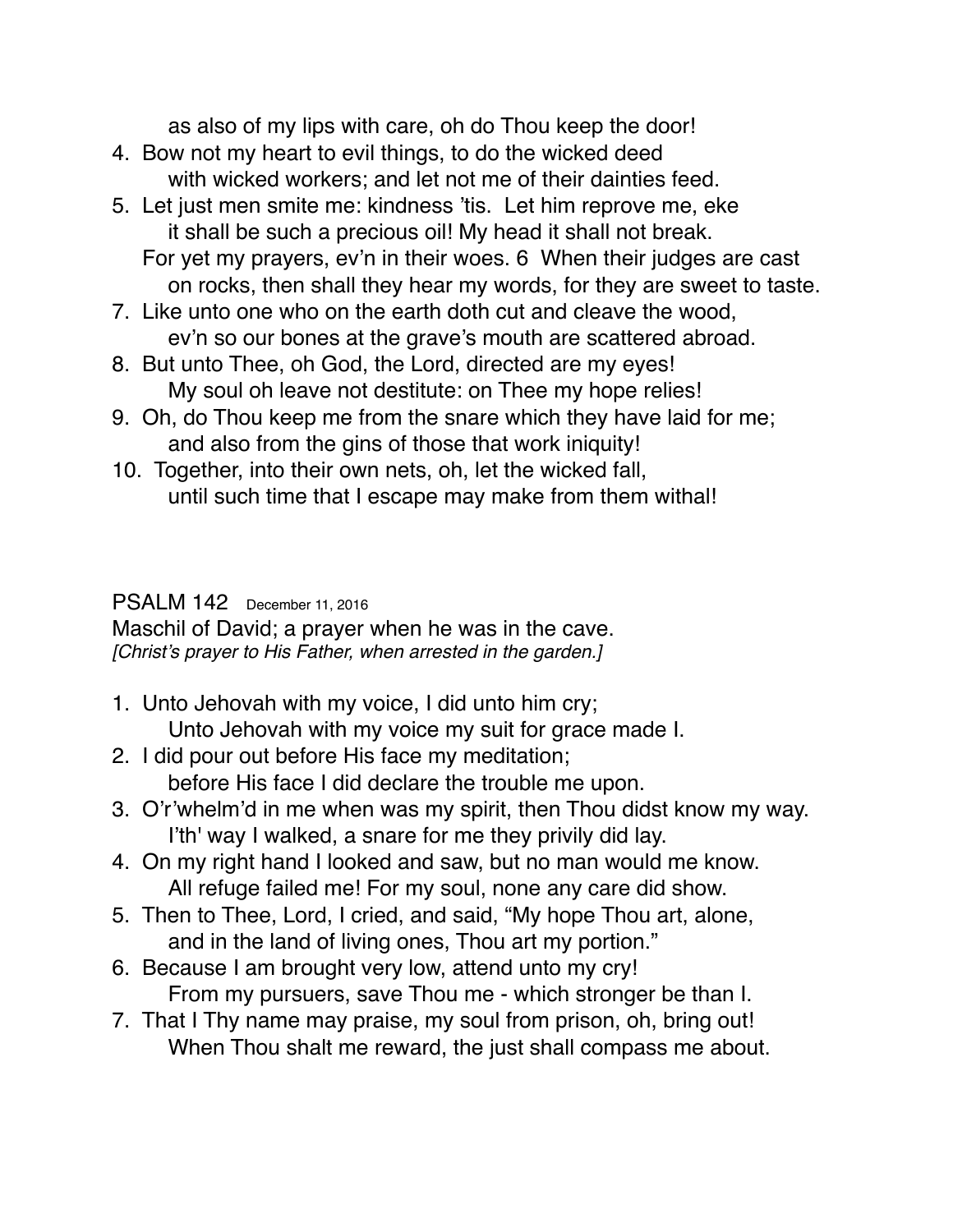PSALM 143 December 13, 2016 A psalm of David. *[Christ's prayer, on the cross.]*

- 1. Lord, hear my prayer! Give ear when I do supplicate to Thee! In Thy truth - in Thy righteousness - make answer unto me!
- 2. And into judgment enter not with him that serveth Thee, for in Thy sight, no man that lives can justified be.
- 3. For th'enemy hath pursued my soul; my life to'th' ground hath thrown, and made me dwell i'th' dark, like them that dead are long a-gone.
- 4. Therefore, my spirit is overwhelmed perplexedly in me; my heart, also, within me is made desolate to be.
- 5. I call to mind the days of old; I meditation use on all Thy words; upon the work of Thy hands, I do muse.
- 6. I, even I, do unto Thee reach mine out-stretched hands. So after Thee - my soul doth thirst - as do the thirsty lands! Selah. (2)
- 7. Haste, Lord! Hear me! My spirit doth fail! Hide not Thy face me fro', lest I become like one of them that down to pit do go.
- 8. Let me Thy mercy hear i'th' morn, for I do on Thee stay. Wherein that I should walk, cause me to understand the way, for unto Thee I lift my soul. 9. Oh, Lord, deliver me from all mine enemies! I do fly to hide myself with Thee!
- 10. Because Thou art my God, Thy will, oh, teach Thou me to do! Thy Spirit is good: of uprightness, lead me the land into.
- 11. Jehovah, me, oh, quicken Thou e'en for Thine own name's sake! And for Thy righteousness, my soul from out of trouble take!
- 12. Do Thou also mine enemies cut off! In Thy mercy, destroy them that afflict my soul! For Thy servant am I.

PSALM 144 December 15, 2016 A psalm of David.

- 1. Oh, let Jehovah blessed be, Who is my Rock of Might; Who doth instruct my hands to war, and my fingers to fight.
- 2. My goodness, fortress, my high tower, and that doth set me free;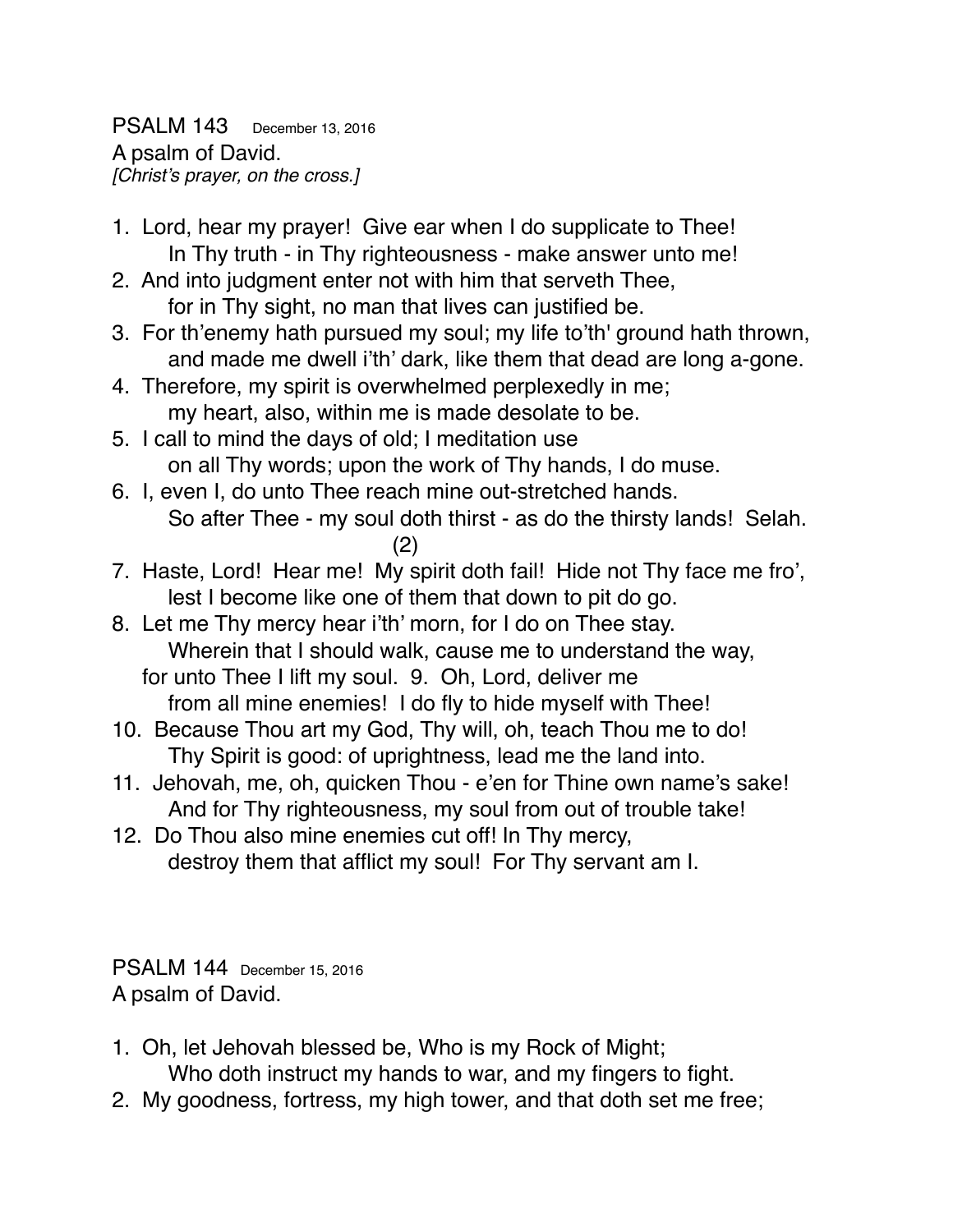my shield, my trust, which doth subdue my people under me.

- 3. Jehovah, what is man, that Thou knowledge of him do take? What is the son of man, that Thou account of him dost make?
- 4. Man's like to vanity: his days pass like a shade away.
- 5. Lord, bow the heav'ns, come down and touch the mounts and smoke shall they!
- 6. Lightning cast forth, and scatter them! Thine arrows shoot! Them rout!
- 7. Thine hand, oh, send Thou from above! Do Thou redeem me out! And rid me from the waters great; from hand of strangers' brood,
- 8. whose mouth speaks lies; their right had is a right hand of falsehood.

(2)

- 9. Oh, God, new songs I'll sing to Thee; upon the psaltery, and on ten-string-ed instrument, to Thee sing praise will I.
- 10. It's He that giveth unto kings safety victorious. His servant, David, He doth save from sword pernicious.
- 11. Rid me from hand of strange children, whose mouth speaks vanity, and their right hand a right hand is of lying falsity.
- 12. That like as plants which are grown up in youth may be our sons; our daughters palace like may be polished as corner stores;
- 13. our garners full, affording store of every sort of meats; our cattle bringing thousands forth, ten thousands in our streets.
- 14. Strong let our oxen be to work, that breaking in none be, nor going out: that so our streets may from complaints be free.
- 15. O bless-ed shall the people be whose state is such as this! Oh, blessed shall the people be whose God Jehovah is!

#### PSALM 145 December 17, 2016 David's psalm of praise.

*Overflowing with praise to the Lord.*

- 1. My God, oh, King, I'll Thee extol, and bless Thy name for aye!
- 2. Forever will I praise Thy name, and bless Thee every day!
- 3. Great is the Lord, most worthy praise! His greatness search can none!
- 4. Age unto age shall praise Thy works, and Thy great acts make known!
- 5. I of Thy glorious honor will speak, of Thy majesty and of the operations, by Thee done wond'rously!
- 6. Also, men, of Thy mighty works, shall speak which dreadful are!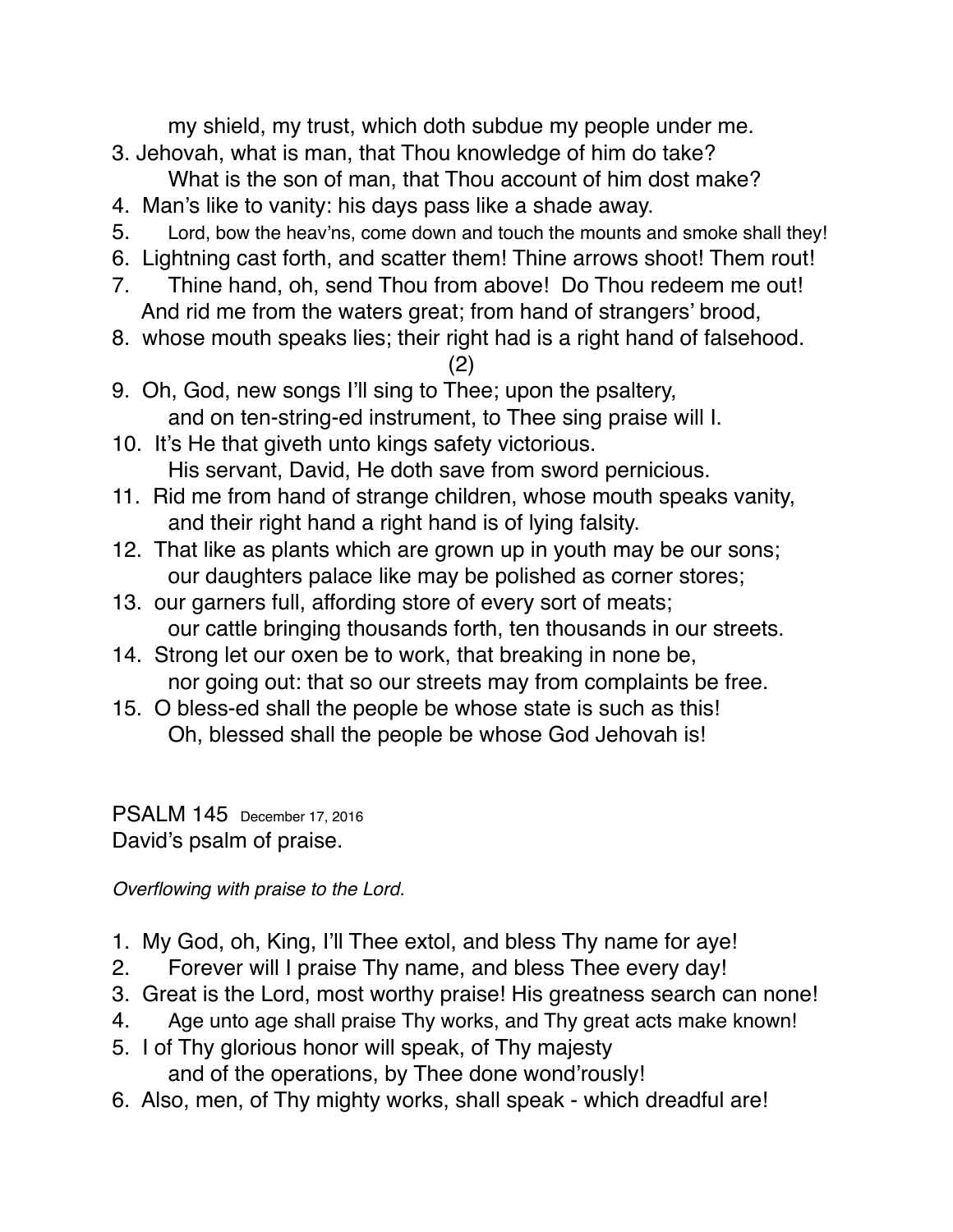Also, concerning Thy greatness, it I will forth declare!

- 7. Thy great goodnesses' memory, they largely shall express, and they shall - with a shouting voice - sing of Thy righteousness!
- 8. The Lord is gracious and He is full of compassion; slow unto anger, and full of commiseration!
- 9. The Lord is good to all: o'er all His works, His mercies be!
- 10. All Thy works shall praise Thee, oh, Lord, and Thy saints shall bless Thee!
- 11. They'll of Thy kingdom's glory speak, and talk of Thy power, by,
- 12. to make men's sons His great acts know, His kingdom's majesty!
- 13. Thy kingdom is a kingdom, aye, and Thy reign lasts always!
- 14. The Lord doth hold up all that fall, and all down-bowed ones raise!
- 15. All eyes wait on Thee, and their meat Thou dost in season bring:
- 16. Op'nest Thy hand, and the desire fill'st of each living thing!
- 17. In all His ways, the Lord is just, and holy in's works, all!
- 18. He's near to all that call on Him; in truth that on Him call!
- 19. He satisfy will the desire of those that do Him fear! He will be safety unto them, and when they cry, He'll hear!
- 20. The Lord preserves each one of them that lovers of Him be; but whosever wicked are, abolish them doth He!
- 21. My mouth, the praises of the Lord, by speaking, shall express! Also, all flesh, His holy name, forevermore shall bless!

# PSALM 146 December 17, 2016

# *Our wonderful Lord!*

- 1. The Lord praise! Praise, my soul, the Lord! So long as I do live,
- 2. I'll praise the Lord! While that I am, praise to my God I'll give!
- 3. Trust not in princes, nor man's son who can no succor send.
- 4. His breath goes forth, to's earth he turns; his thoughts that day do end.
- 5. Happy is he that hath the God of Jacob for his aid; whose expectation is upon Jehovah, his God, stayed!
- 6. Which heav'n, earth, sea all in them made; truth keeps forevermore;
- 7. which for th'oppressed judgement doth; gives to the hungry store.
- 8. The Lord doth loose the prisoners. The Lord ope's eyes of blind. The Lord doth raise the bowed down. The Lord to'th' just is kind.
- 9. The Lord saves strangers, and relieves the orphan and widow;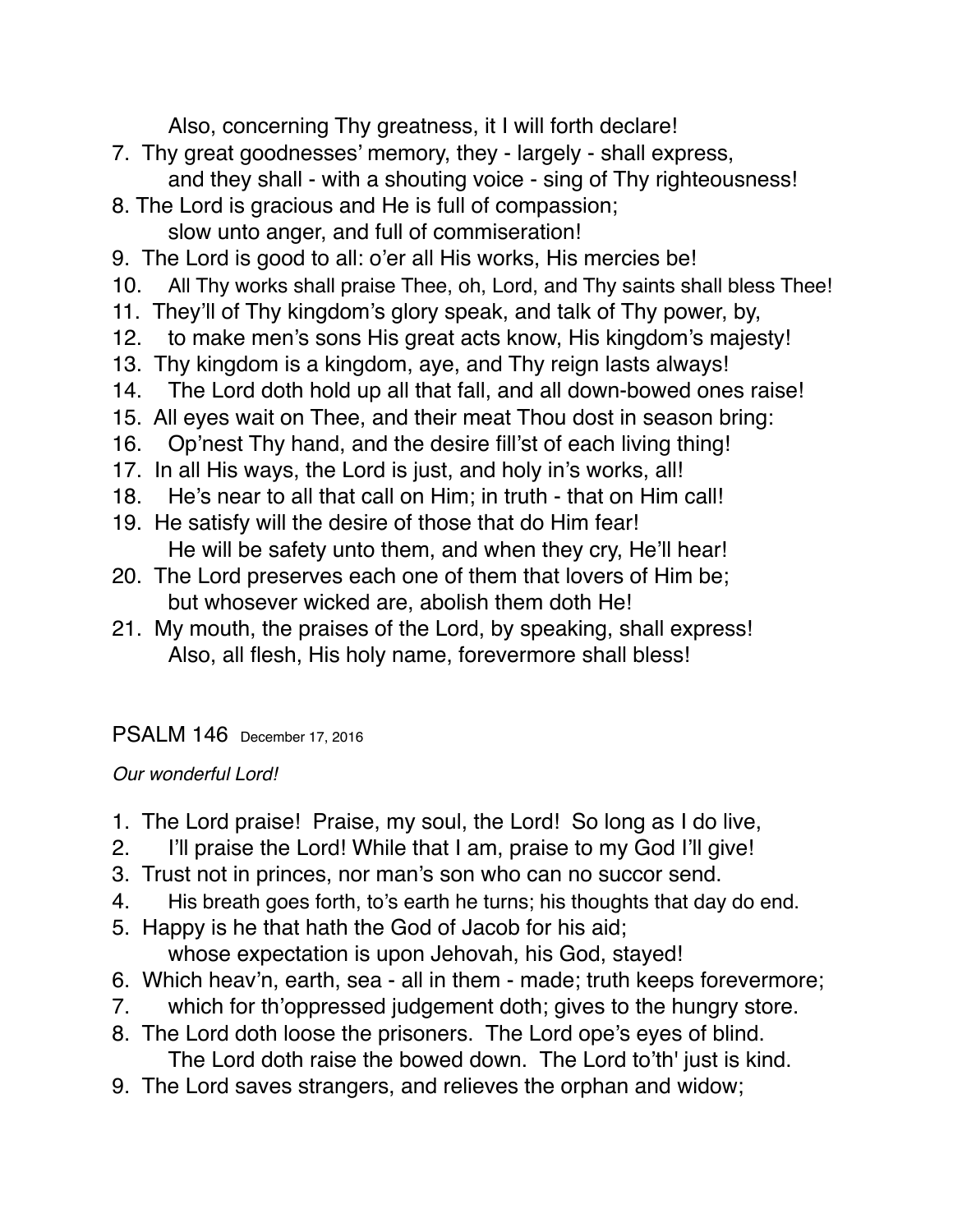but He of them that wicked are, the way doth overthrow.

10. The Lord shall reign forevermore. Thy God, O Zion, He to generations, all, shall reign. O praise Jehovah, ye!

PSALM 147 December 18, 2016

*So many reasons to praise the Lord!*

- 1. Praise ye the Lord! for it is good praises to sing to our God! for it's sweet! Praise is a comely thing!
- 2. Jerusalem, the Lord up-rears. Outcasts gathers of Isr'el them.
- 3. The broke in heart He heals, and up their wounds doth bind.
- 4. The stars by number tells; He calls them all by kind.
- 5. Our Lord great is and of great might! Yea, infinite His knowledge 'tis!
- 6. The Lord sets up the low; wicked to ground doth fling.
- 7. Sing thanks the Lord unto! On harp, our God's praise sing!
- 8. Who clouds the skies; to earth gives rains. Who on mountain makes grass to rise.
- 9. Beasts, He and ravens' young when they cry, feeds them.
- 10. Joys not in horses strong, nor in the legs of men.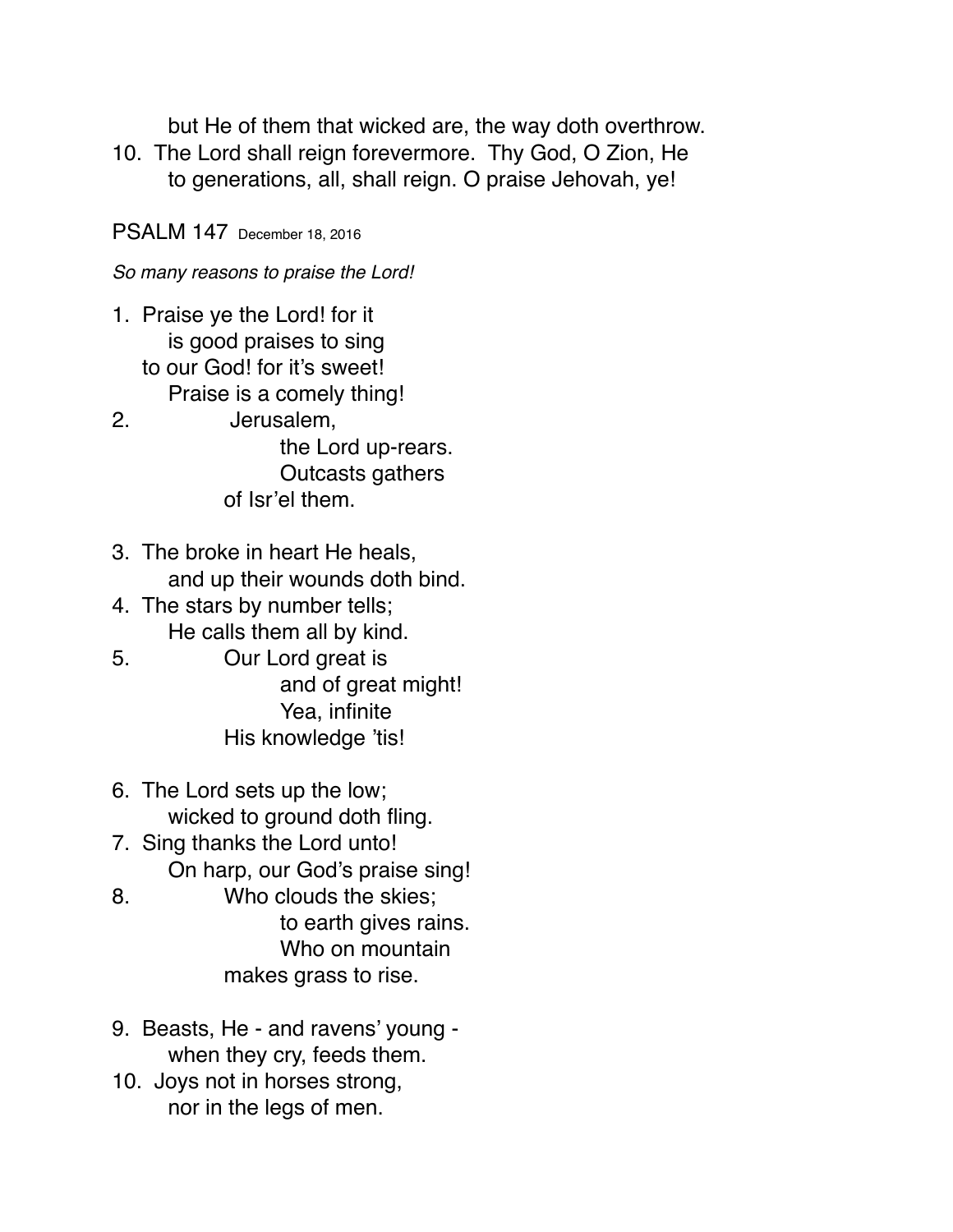- 11. The Lord doth place His pleasure where men do Him fear and hope on's grace.
- 12. Jerusalem, God praise! Zion, Thy God confess!
- 13. For thy gates' bars He stays. In thee, thy sons doth bless.
- 14. Peace maketh He in borders thine. With wheat so fine He filleth thee.
- 15. On earth sends His decree: swiftly His word doth pass.
- 16. Gives snow like wool. Spreads He His hoar frost ashes as.
- 17 His ice doth cast like morsels to. 'Fore His cold, who can stand stedfast?
- 18. His word sends, and them thaws. Makes wind blow: water flows.
- 19. His word Jacob; His laws, and judgments - Israel, shows.
- 20. He hath so done no nation to. 'Judgments also they have not known.

### HALLELUJAH!

PSALM 148 December 18, 2016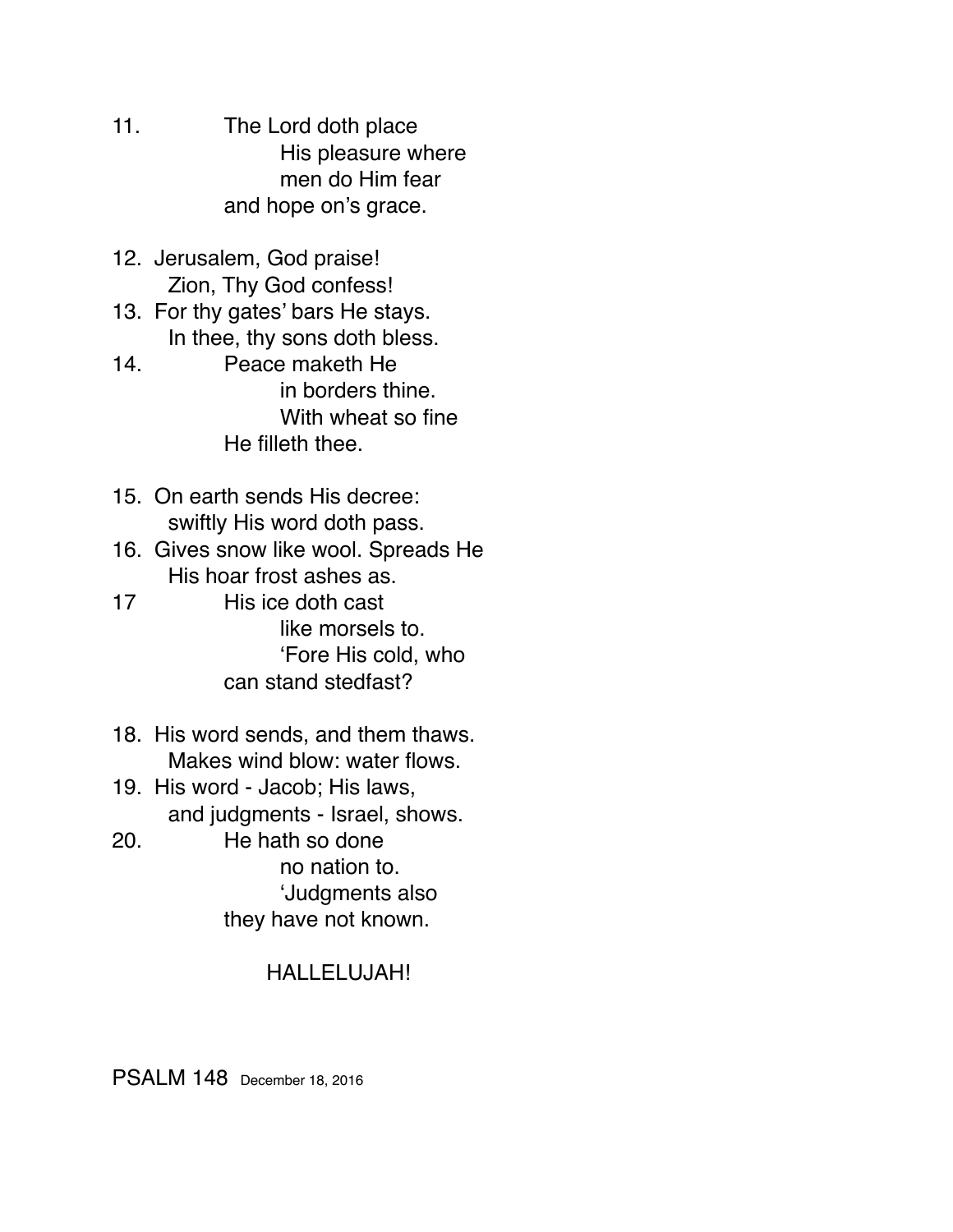*Everything, everywhere - praise the Lord!*

- 1. HALLELUJAH! From heaven, oh, praise the Lord! Him praise the heights, within!
- 2. All's angels, praise afford! All's armies, praise ye Him!
- 3. Oh, give Him praise, sun and moon, bright! All stars of light, oh, give Him praise!
- 4. Ye heav'ns of heav'ns, Him praise! O'er heav'ns, ye waters clear!
- 5. The Lord's name, let them praise, for He spake: made they were!
- 6. Them stablish'd He for ever and aye; nor shall away His made decree!
- 7. Praise God from th'earth below, ye dragons and each deep!
- 8. Fire and hail, mist and snow, whirlwinds, His word which keep!
- 9. Mountains, also you hills, all ye! Each fruitful tree; all cedars, too!
- 10. Beasts; also, all cattle; things creeping; fouls that fly!
- 11. Earth's kings and all people; princes; earth's judges by do all the same!
- 12. Young men and maids; old men and babes; 13. praise the Lord's name!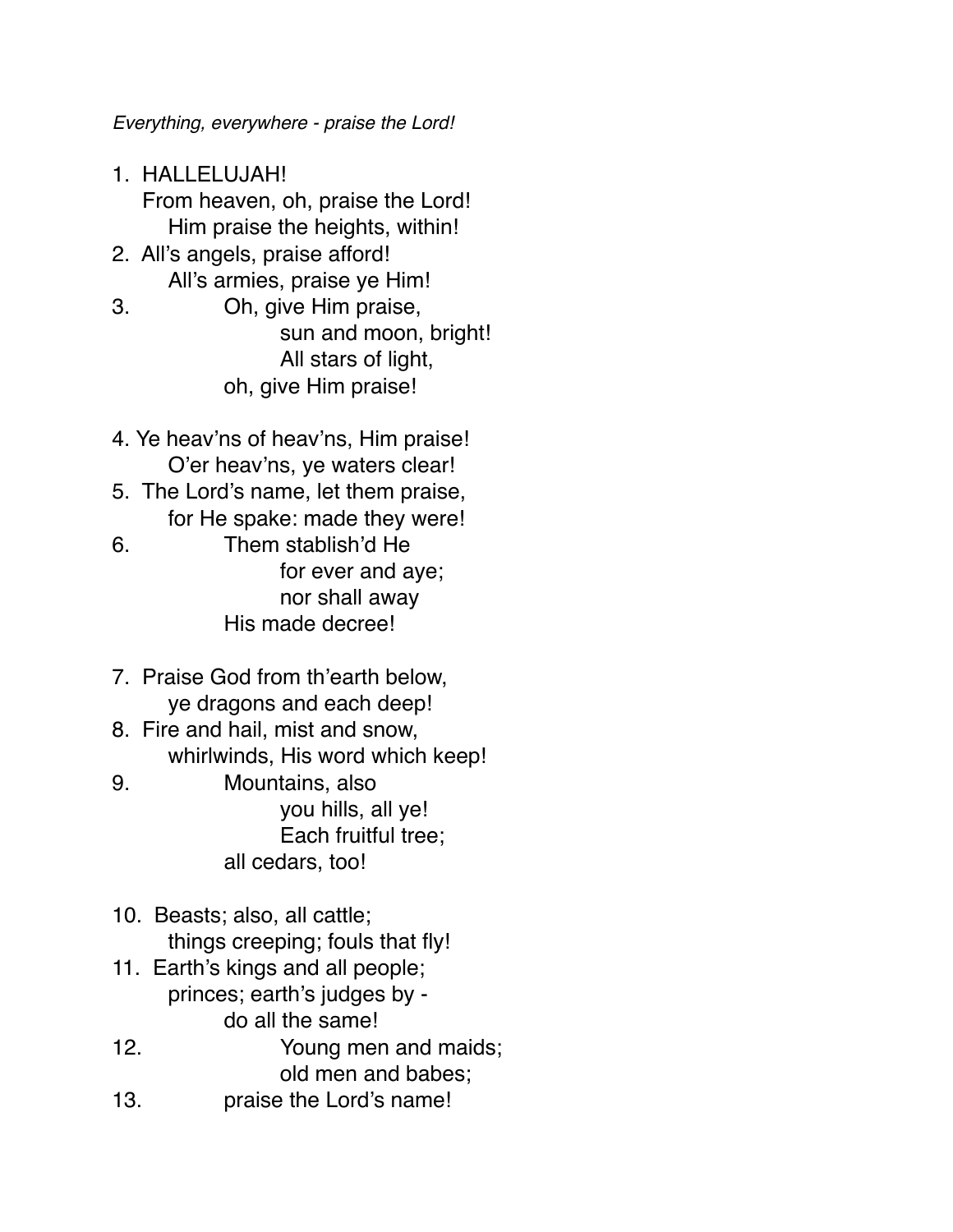For His name's high, only! His glory: o'er earth and heaven! 14. His folks' horn He lifts high! The praise of all's saints: even the sons who be of Israel, His near people, the Lord, praise ye!

PSALM 149 December 18, 2016

*Praising the Lord for present and future salvation.* 

- 1. Praise ye the Lord! Unto the Lord do ye sing a new song! And in the congregation, His praise the saints among!
- 2. Let Israel now joyful be in Him Who him hath made! Children of Zion, in their King, oh, let them be full glad!
- 3. Oh, let them with melodious flute, His name give Praise unto! Let them sing praises unto Him with timbrel, harp, also!
- 4. Because Jehovah in His folk doth pleasure greatly take! The meek He, with salvation, e'en beautiful will make!
- 5. Let them, the gracious saints that be, most gloriously rejoice! And as they lie upon their beds, lift up their singing voice!
- 6. Let their mouths have God's praise; their hand a two-edged sword, also;
- 7. on heathen vengeance, on the folk, punishment for to do!
- 8. Their kings with chains with iron bolts, also their peers to bind;
- 9. To do on them the judgment writ all's saints this honor find! HALLELUJAH!

PSALM 150 December 18, 2016

*A final crescendo of praise to the Lord!*

- 1. Praise ye the Lord! Praise God in's place of holiness! Oh, praise Him in the firmament of His great mightiness!
- 2. Oh, praise Him for His acts that be magnificent!